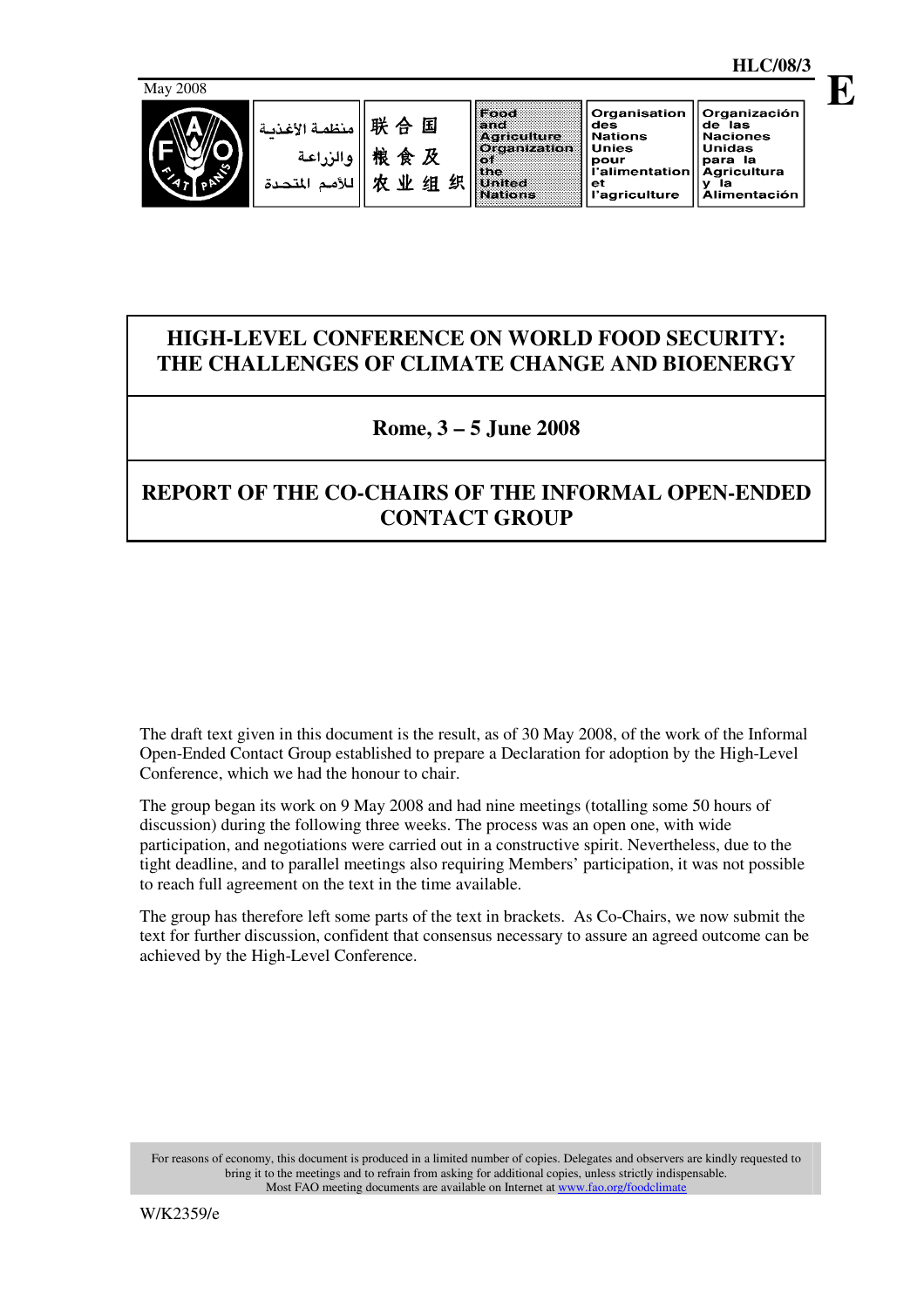## **DRAFT TEXT, AS REVIEWED BY THE INFORMAL OPEN-ENDED CONTACT GROUP ON 30 MAY 2008**

# **DECLARATION OF THE HIGH-LEVEL CONFERENCE ON WORLD FOOD SECURITY: THE CHALLENGES OF CLIMATE CHANGE AND BIOENERGY**

**WE, the Heads of State and Government, Ministers and Representatives of \*\*\*\* countries and the European Community, have met in Rome at this High-Level Conference convened by the Food and Agriculture Organization of the United Nations, together with the United Nations World Food Programme, the International Fund for Agricultural Development and Bioversity International on behalf of the CGIAR system,\*\*\* to address the challenges posed by higher food prices, climate change and bioenergy to the achievement of world food security.** 

1. We reaffirm the conclusions of the World Food Summit in 1996, which adopted the Rome Declaration on World Food Security and the World Food Summit Plan of Action, and the objective, confirmed by the World Food Summit: five years later, of achieving food security for all through an ongoing effort to eradicate hunger in all countries, with an immediate view to reducing by half the number of undernourished people by no later than 2015, as well as our commitment to achieving the Millennium Development Goals (MDGs). We also recall the Voluntary Guidelines to Support the Progressive Realization of the Right to Adequate Food in the Context of National Food Security. We reiterate that it is unacceptable that 854 million people are still undernourished in the world today.

2. We are here to address the challenges of bioenergy and climate change, and the current situation of soaring food prices that is having adverse impacts on food security, particularly in developing countries and countries in transition, all the more because the indications are that food prices will remain high in the years to come.

3. We are convinced that the international community needs to take urgent and coordinated action to combat the negative impacts of soaring food prices on the world's most vulnerable countries and populations. We are further convinced that actions by national governments, with the support of the international community, are required in the short, medium- and long-term, to meet global and household food security needs. There is therefore an urgent need to help developing countries and countries in transition expand agriculture and food production, and to increase investment in agriculture, agribusiness and rural development, from both public and private sources.

### *[NOTE: The following texts have been proposed as additions to the Preamble, but not yet agreed:*

#### *Chapeau:*

*Replace all text after the second set of asterisks by the following:*

*[*"to seek ways of achieving world food security and to address the challenges of climate change and bioenergy as well as the impact of higher food prices.*]*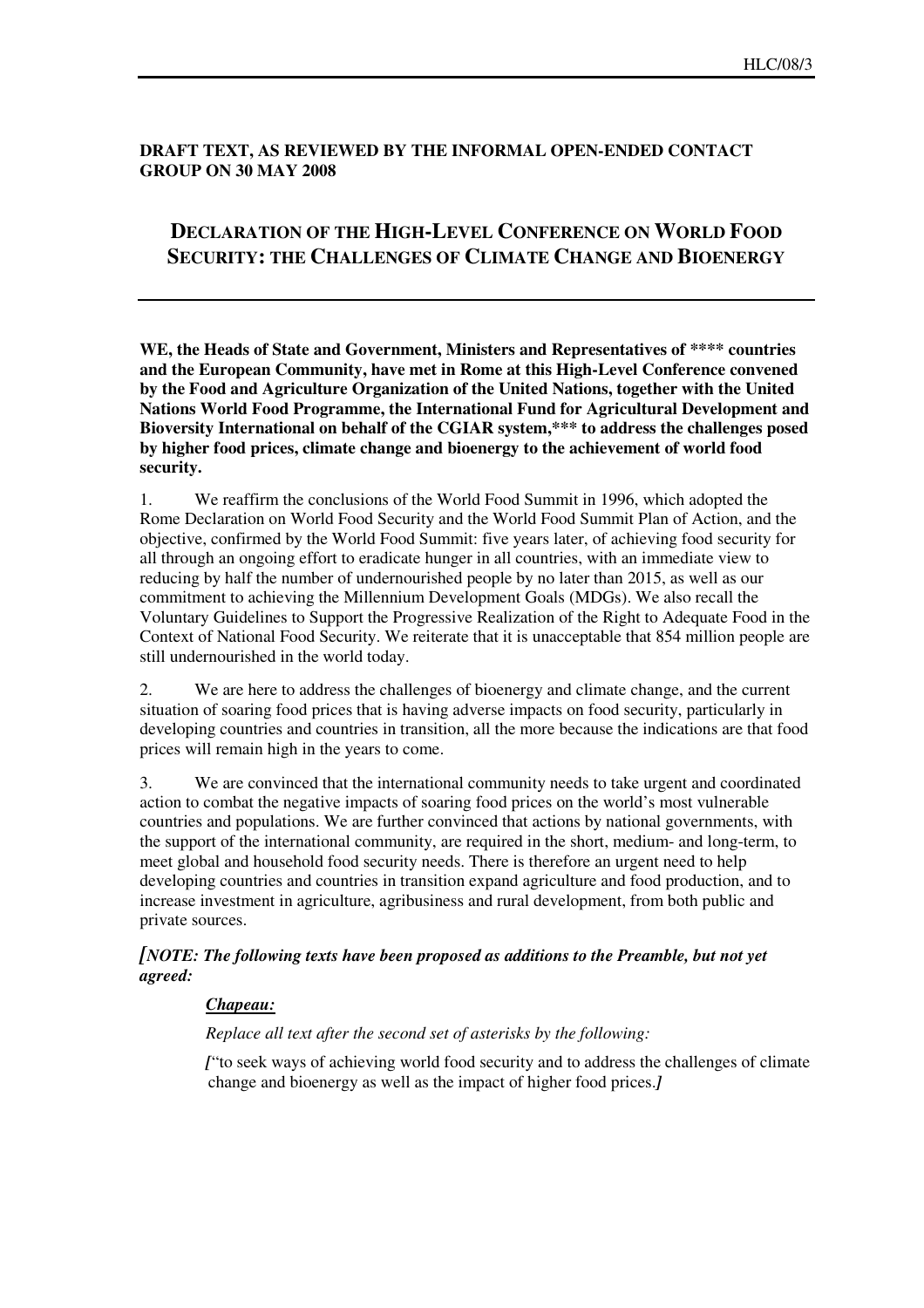### *New paragraphs after paragraph 1:*

*[*1*bis*. We reiterate that food should not be used as an instrument for political and economic pressure. We reaffirm the importance of international cooperation and solidarity, as well as the necessity of refraining from unilateral measures not in accordance with international law and the Charter of the United Nations and that endanger food security.*]*

*[*1*ter*. We recognise our commitment to the right to food for all and to a decent life for the millions of rural families around the world.*]*

### *Paragraph 3*

#### *Insert after second sentence:*

*[*Considering the current situation of food prices, we are convinced, as a basic principle, that promoting domestic agricultural production by utilizing all available resources for agriculture in respective countries plays a crucial role in securing food security.*]*

#### *New paragraph after paragraph 3*

*[*3*bis*. We also understand that rising international food prices have led a number of food-exporting countries to limit or ban exports of some food commodities in order to manage prices on their internal markets and ensure access to food, which could aggravate scarcity on world markets and contribute to higher prices for food-importing countries.*]]* 

**In adopting this Declaration, we pledge to embrace food security as a matter of permanent national policy, renew our commitment to achieving the World Food Summit objectives and the Millennium Development Goals, and commit ourselves to the following measures.** 

#### **Immediate and Short-Term Measures**

4. The global food situation calls for a strong commitment from governments as well as from all other stakeholders. We call upon all donors and the UN System to increase their assistance for developing countries, in particular least developed countries and those that are most negatively affected by high food prices. In the immediate future it is essential to proceed along two main lines.

5. The first line of action is to respond urgently to requests for assistance from affected countries.

- a) The relevant United Nations agencies should be assured the resources to expand and enhance their food assistance and support safety net programmes to address hunger and malnutrition, when appropriate, through the use of local or regional purchase.
	- a*bis*) The appropriate regional organizations which have emergency food security arrangements, such as the ASEAN food security reserve, should enhance their cooperation with a view to effectively coping with soaring food prices.
- b) All efforts by governmental and non-governmental organizations to strengthen immediate humanitarian and development assistance should be synergized with those of the multilateral organizations, and made coherent, to deal with the continuum from urgent to longer term assistance.
	- *[*b*bis*) [We call upon [national] governments to ensure that] / [The delivery of] international emergency food assistance is delivered as quickly and efficiently as possible to populations in distress.*]*
- c) To facilitate adjustment to higher food prices, donors and international financial institutions, in accordance with their mandates and in consultation with recipient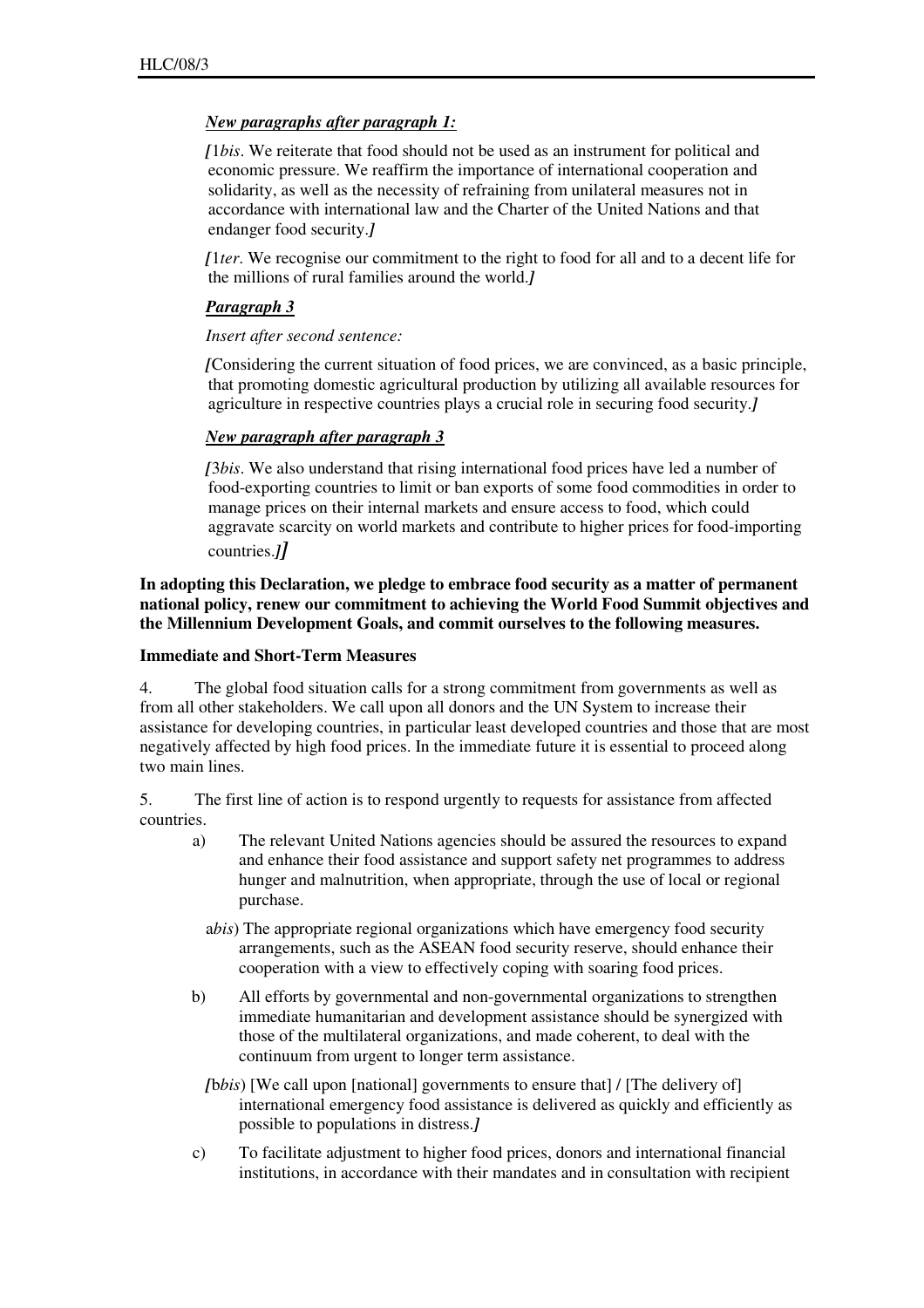countries, should provide in a timely manner balance of payments support and /or budget support to food-importing, low-income countries. [Other measures such as the reform of compensatory financial mechanisms and debt service suspension should also be considered.]

- 6. The second line of action is immediate support for agricultural production and trade.
	- a) All relevant organizations and cooperating countries should be prepared to assist countries, on their request, to put in place the revised policies and measures to help farmers, particularly small-scale producers, increase production and integrate with local, regional, and international markets. South-south cooperation must be encouraged.
	- b) Development partners are invited to participate in and contribute to international and regional initiatives on soaring food prices and, in particular, under the FAO initiative launched on 17 December 2007, in support of country-led measures to give farmers in low-income food-deficit and the most affected countries access to appropriate locally adapted seeds, fertilizers, animal feed and other inputs, as well as technical assistance, in order to increase agricultural production.
	- c) DELETED

The following text was proposed as a replacement for paragraph 6c:

 *[*Development partners are called upon to undertake initiatives to moderate unusual fluctuations in the food grain prices. In particular, we call on FAO, WFP and international financing institutions to look into the feasibility of establishing a global food reserve starting with rice as a test case.*]* 

- d) [Members of WTO are urged to ensure rapid conclusion in 2008 of the Doha Development Agenda to establish a more fair and market-oriented international agricultural regime, which will assist developing countries in increasing agricultural production capacity.] / [Members of WTO reaffirm their commitment to the timely and successful conclusion of the WTO Doha development round and reiterate their willingness to reach an ambitious comprehensive and balanced outcome.] [Implementing an aid for trade package should be a valuable complement to the Doha Development Agenda to build and improve the trading capacity of the developing countries.] / [We urge all member states to show the necessary political will and flexibility to bring about a new trade regime more conducive to food security by encouraging food production and agricultural investments in developing countries. There should be a renewed urgency in concluding the Doha round of negotiations which should address agricultural subsidies and tariffs of developed countries, with a view to helping agricultural development in poor countries.]
	- *[*d *bis*) We will strive to ensure that food, agricultural trade and overall trade policies are conducive to fostering food security for all. For this purpose it will be necessary to refrain from unilateral measures [not consistent with] / [not in accordance with] WTO obligations and contrary to international law.*]*
	- *[*d *ter*) We also call on governments not to institute trade actions, such as export limits or bans that could threaten [stability of food supply and demand] / [open trade and the effectiveness of markets], in particular for developing countries.*]*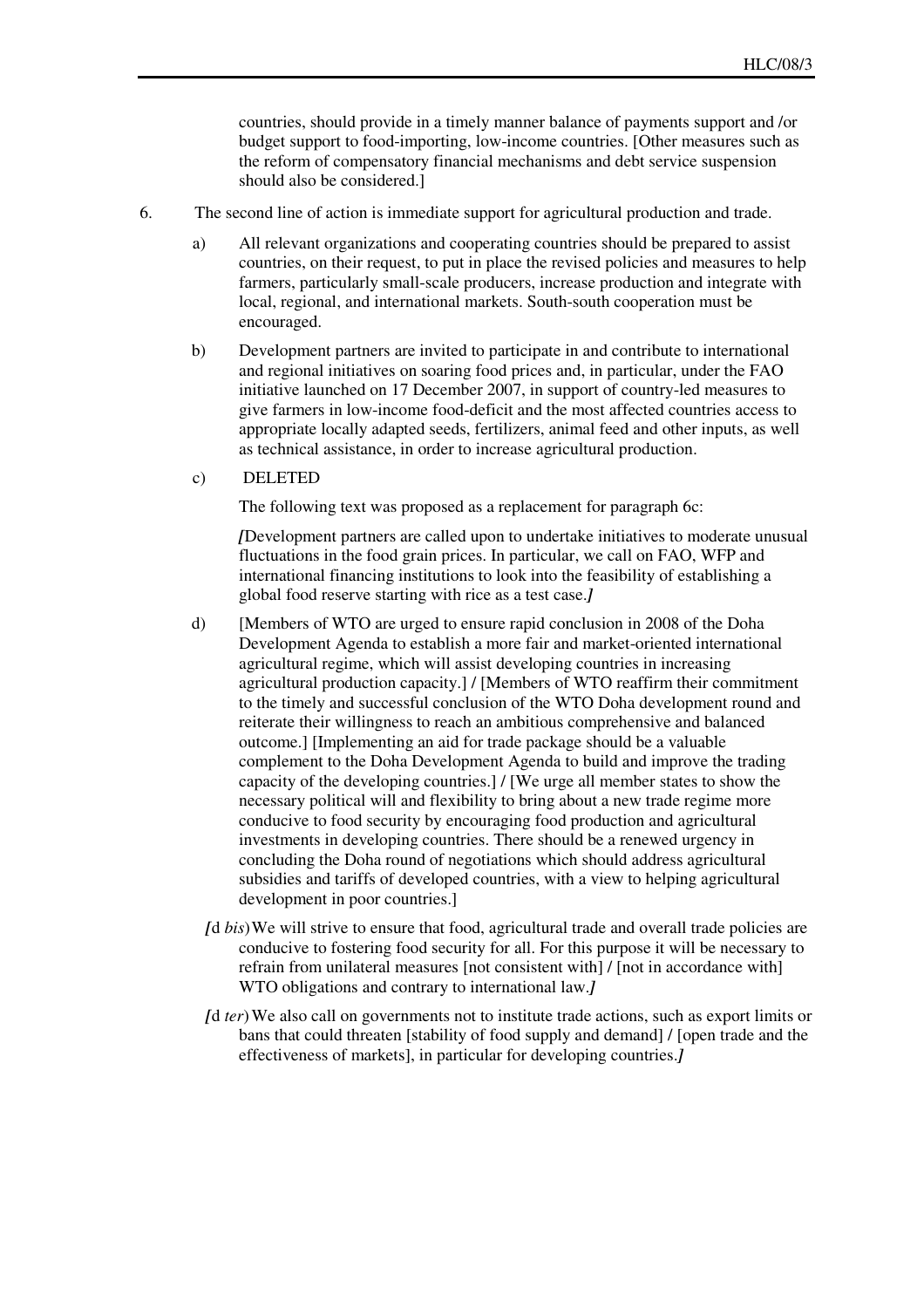## **Medium and Long-Term Measures**

7. The current crisis has highlighted the fragility of the world's food systems and their vulnerability to shocks. While there is an urgent need to address the consequences of soaring food prices, it is also vital to combine medium and long-term measures, such as the following.

*[*7 *bis.* It is also necessary to recognize new vulnerabilities caused by new challenges, namely high food prices and climate change, and to take specific appropriate measures to assist the suffering people, mainly in the poorest countries.*]* 

8. We urge national governments, all financial institutions, donors and the entire international community to fully embrace a people-centred policy framework supportive of the poor in rural, peri-urban and urban areas and people's livelihoods in developing countries, and to increase investment in agriculture.

9. It is essential to address the fundamental question of how to increase the resilience of present food production systems to challenges posed by climate change. In this context, maintaining biodiversity is key to sustain future production performance. Opportunities should be created to enable the world's smallholder farmers and fishers, including indigenous people, in particular in vulnerable areas, to adapt to climate change and to participate in and benefit from financial mechanisms for mitigation and adaptation. [We urge governments, represented in the negotiations on strengthening international action on climate change to be finalized by 2009, to ensure that financing mechanisms and investment flows to support climate change adaptation, mitigation and technology development, transfer and dissemination assign appropriate priority to the agriculture, forestry and fisheries sectors] / [, taking into account the United Nations Framework Convention on Climate Change].

10. We urge the international community, including the private sector, to decisively step up investment in science and technology for [food and] agriculture. Increased efforts in international cooperation should be directed to researching, developing, applying, transferring and disseminating improved technologies and policy approaches. [We urge member states, to establish in accordance with the Monterrey Consensus, governance and policy environments which will facilitate private investment in improved agricultural technologies.] [We also stress the potential for agriculture and forestry to contribute positively to the mitigation of climate change] [, taking into account the principle of common but differentiated responsibilities.] [We will continue our efforts aimed at modification of unsustainable patterns of consumption and production.]

*[*11. We encourage the international community to continue its efforts in liberalizing international trade in agriculture by reducing the trade barriers, support programmes and other measures that have distorted world markets for so long. Addressing these measures will give farmers, particularly in developing countries, new opportunities to sell their products on world markets and support their efforts to increase productivity and production.*]*

*[*12.

# **CO-CHAIRS' PROPOSED COMPROMISE TEXT**

*[*It is essential to address the challenges posed by biofuels, in view of the world's food security and environmental needs. We are convinced that in-depth studies are necessary to ensure that production and use of biofuels is sustainable and takes into account the need to achieve global food security. We are further convinced of the desirability of exchanging experiences on biofuels technologies, norms and regulations. We call upon relevant international organizations, including FAO, within their mandates and areas of expertise, with the involvement of national governments, partnerships, the private sector, and civil society, to together undertake a coherent, resultsoriented international dialogue on biofuels, in the context of food security and the environment.*]*